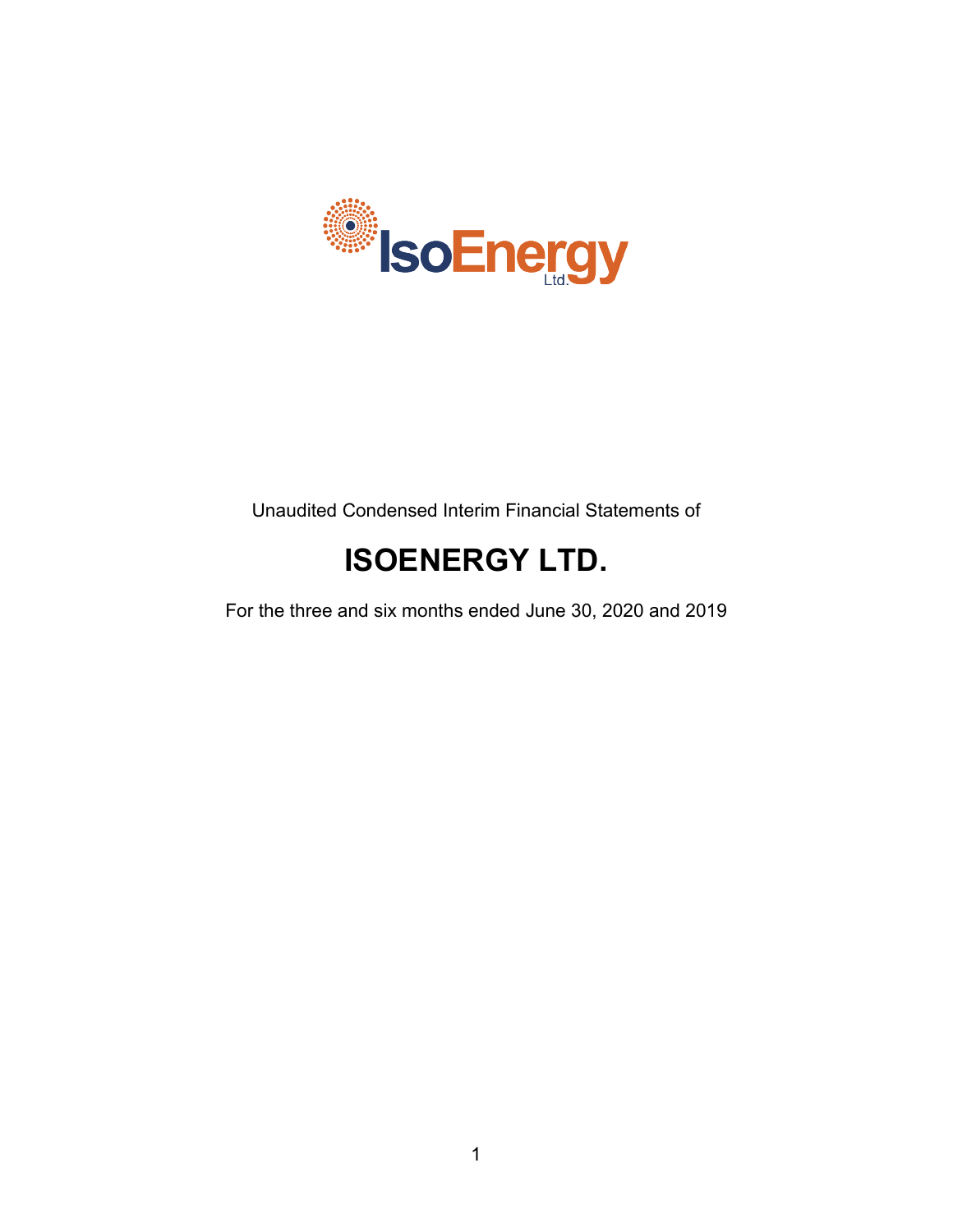## **ISOENERGY LTD. CONDENSED INTERIM STATEMENTS OF FINANCIAL POSITION (Unaudited)**

(Expressed in Canadian Dollars)

|                                          | <b>Note</b>    | June 30, 2020    |    | December 31, 2019 |
|------------------------------------------|----------------|------------------|----|-------------------|
| <b>ASSETS</b>                            |                |                  |    |                   |
| <b>Current</b>                           |                |                  |    |                   |
| Cash                                     |                | \$<br>2,725,988  | \$ | 6,587,075         |
| Accounts receivable                      |                | 82,707           |    | 24,539            |
| Prepaid expenses                         |                | 191,506          |    | 184,245           |
|                                          |                | 3,000,201        |    | 6,795,859         |
| <b>Non-Current</b>                       |                |                  |    |                   |
| Deposit                                  |                | 9,274            |    | 9,274             |
| Equipment                                | $\mathbf 5$    | 196,278          |    | 232,132           |
| Exploration and evaluation assets        | 6              | 50,661,116       |    | 47,966,888        |
| <b>TOTAL ASSETS</b>                      |                | \$<br>53,866,869 | \$ | 55,004,153        |
|                                          |                |                  |    |                   |
| <b>LIABILITIES</b>                       |                |                  |    |                   |
| <b>Current</b>                           |                |                  |    |                   |
| Accounts payable and accrued liabilities |                | \$<br>138,916    | \$ | 355,335           |
| Current portion of lease liability       | $\overline{7}$ | 66,745           |    | 66,745            |
| Flow-through share premium liability     | 8              | 70,453           |    | 227,522           |
|                                          |                | 276,114          |    | 649,602           |
| <b>Non-Current</b>                       |                |                  |    |                   |
| Long-term lease liability                | 7              | 114,462          |    | 142,486           |
| Deferred income tax liability            | 9              | 1,091,696        |    | 725,066           |
| <b>TOTAL LIABILITIES</b>                 |                | 1,482,272        |    | 1,517,154         |
|                                          |                |                  |    |                   |
| <b>EQUITY</b>                            |                |                  |    |                   |
| Share capital                            | 10             | 58,770,360       |    | 58,740,682        |
| Share option reserve                     | 10             | 3,696,644        |    | 3,412,971         |
| Warrant reserve                          | 10             | 347,418          |    | 356,233           |
| Deficit                                  |                | (10, 429, 825)   |    | (9,022,887)       |
| <b>TOTAL EQUITY</b>                      |                | 52,384,597       |    | 53,486,999        |
|                                          |                |                  |    |                   |
| <b>TOTAL LIABILITIES AND EQUITY</b>      |                | \$<br>53,866,869 | \$ | 55,004,153        |

**Nature of operations (Note 2) Commitments (Notes 7 and 8) Subsequent events (Note 16)**

The accompanying notes are an integral part of the condensed interim financial statements These condensed interim financial statements were authorized for issue by the Board of Directors on July 27, 2020

Craig Parry, CEO, Director **Trevor Thiele, Director** 

**"***Craig Parry***" "***Trevor Thiele***"**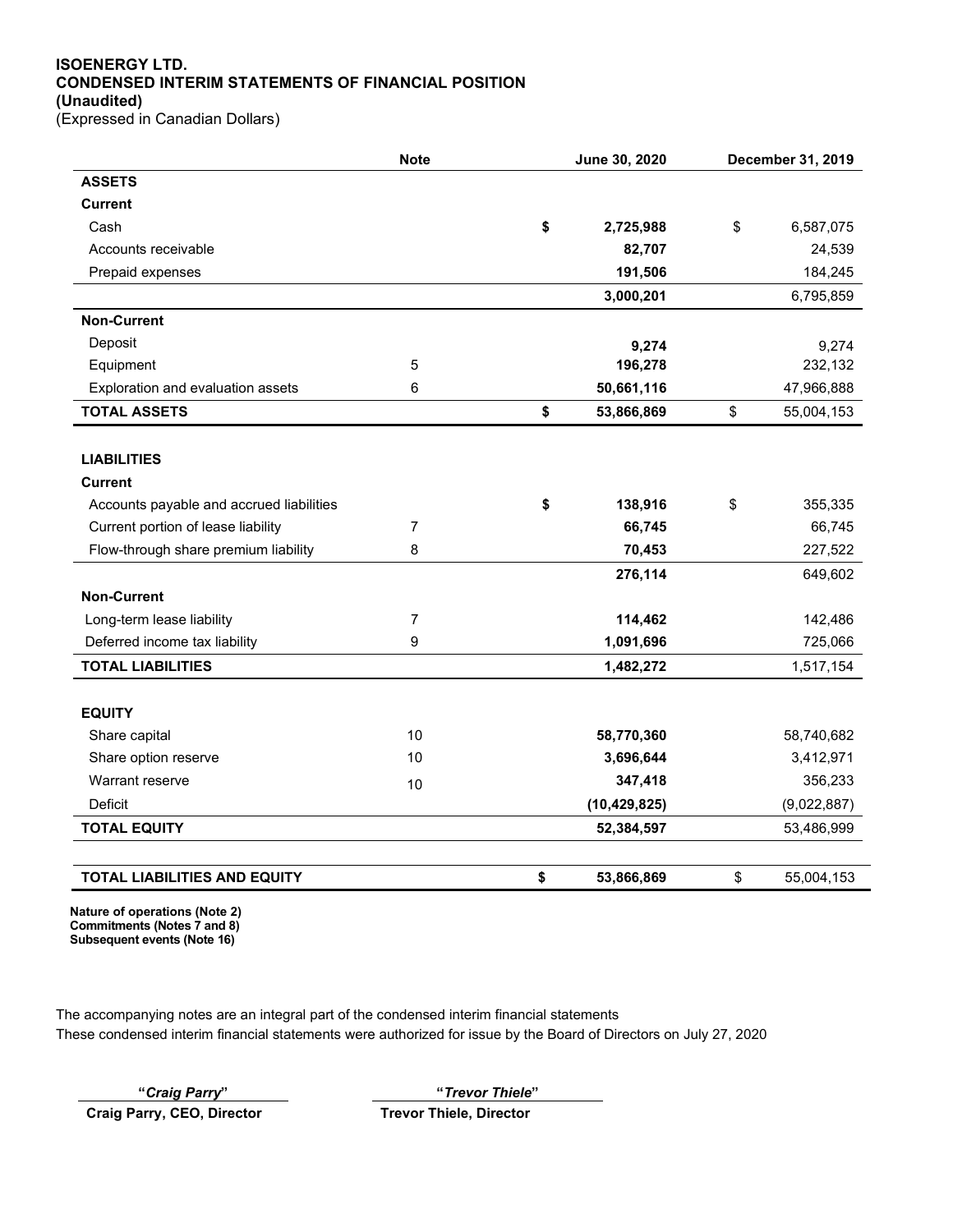## **ISOENERGY LTD. CONDENSED INTERIM STATEMENTS OF LOSS AND COMPREHENSIVE LOSS (Unaudited)**

(Expressed in Canadian Dollars)

|                                                                                |                | For the three months ended June 30 |            |      | For the six months ended June 30 |      |               |    |             |
|--------------------------------------------------------------------------------|----------------|------------------------------------|------------|------|----------------------------------|------|---------------|----|-------------|
|                                                                                | <b>Note</b>    |                                    | 2020       | 2019 |                                  | 2020 |               |    | 2019        |
| <b>General and administrative costs</b>                                        |                |                                    |            |      |                                  |      |               |    |             |
| Share-based compensation<br>Administrative salaries, contract and              | 10,11          | \$                                 | 56,770     | \$   | 63,287                           | \$   | 199,256       | \$ | 126,385     |
| director fees                                                                  | 11             |                                    | 148,740    |      | 144,131                          |      | 325,255       |    | 305,767     |
| Investor relations                                                             |                |                                    | 231,079    |      | 103,942                          |      | 380,539       |    | 208,256     |
| Office and administrative                                                      |                |                                    | 36,564     |      | 35,446                           |      | 74,775        |    | 81,890      |
| Professional fees                                                              |                |                                    | 63,338     |      | 29,356                           |      | 122,511       |    | 89,844      |
| Travel                                                                         |                |                                    |            |      | 45,388                           |      | 40,446        |    | 71,204      |
| Public company costs                                                           |                |                                    | 19,819     |      | 25,276                           |      | 61,054        |    | 46,228      |
| Depreciation expense                                                           |                |                                    | 15,528     |      | 15,173                           |      | 31,056        |    | 30,346      |
| <b>Total general and administrative</b><br>costs                               |                |                                    | (571, 838) |      | (461,999)                        |      | (1, 234, 892) |    | (959, 920)  |
| Interest income                                                                |                |                                    | 3,535      |      | 19,166                           |      | 26,084        |    | 37,118      |
| Interest on lease liability                                                    | $\overline{7}$ |                                    | (2,616)    |      | (3, 124)                         |      | (5, 231)      |    | (6,318)     |
| Rental income                                                                  |                |                                    | 9,087      |      | 7,577                            |      | 16,663        |    | 15,153      |
| Loss from operations<br>Deferred income tax recovery                           |                |                                    | (561, 832) |      | (438, 380)                       |      | (1, 197, 376) |    | (913, 967)  |
| (expense)                                                                      | 9              |                                    | 89,657     |      | (12, 134)                        |      | (209, 562)    |    | (89, 415)   |
| Loss and comprehensive loss                                                    |                | \$                                 | (472, 175) | \$   | (450, 514)                       | \$   | (1,406,938)   | \$ | (1,003,382) |
| Loss per common share - basic<br>and diluted                                   |                | \$                                 | (0.01)     | \$   | (0.01)                           | \$   | (0.02)        | \$ | (0.01)      |
| Weighted average number of<br>common shares outstanding -<br>basic and diluted |                |                                    | 84,298,491 |      | 68,363,868                       |      | 84,284,225    |    | 68,363,868  |

The accompanying notes are an integral part of the condensed interim financial statements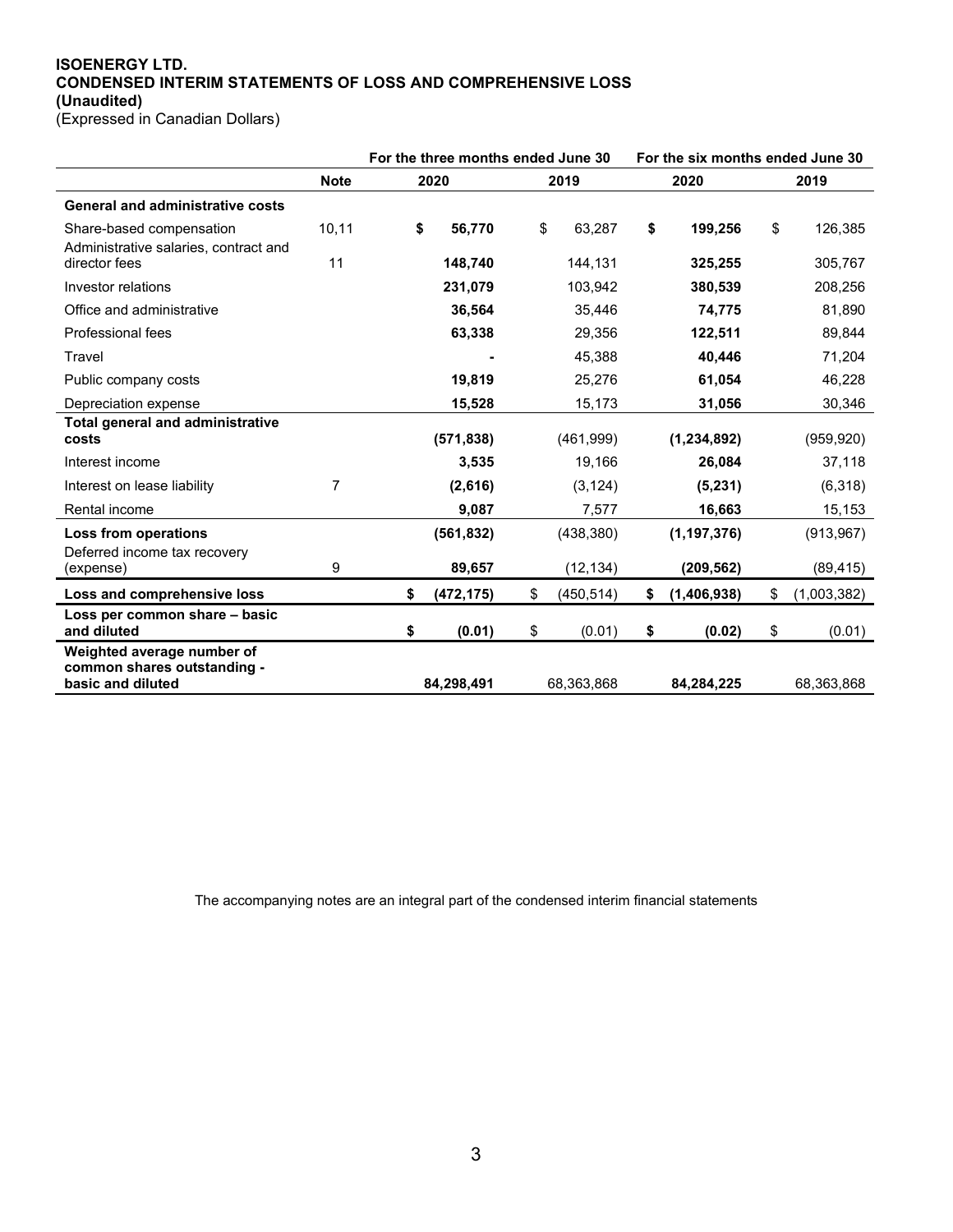## **ISOENERGY LTD. CONDENSED INTERIM STATEMENTS OF CHANGES IN EQUITY (Unaudited)** (Expressed in Canadian Dollars)

|                                              | <b>Note</b> | Number of<br>Common<br><b>Shares</b> | <b>Share</b><br>Capital | <b>Option</b><br>reserve | <b>Warrant</b><br>reserve | <b>Deficit</b> | Total        |
|----------------------------------------------|-------------|--------------------------------------|-------------------------|--------------------------|---------------------------|----------------|--------------|
|                                              |             |                                      |                         |                          |                           |                |              |
| Balance as at January 1, 2019                |             | 68,363,868                           | \$52,533,694            | \$3,075,648              | \$<br>305,937             | \$(6,860,622)  | \$49,054,657 |
| Share-based payments                         | 10          |                                      |                         | 182,584                  |                           |                | 182,584      |
| Loss for the period                          |             |                                      |                         |                          |                           | (1,003,382)    | (1,003,382)  |
| Balance as at June 30, 2019                  |             | 68,363,868                           | \$52,533,694            | \$3,258,232              | \$305,937                 | \$(7,864,004)  | \$48,233,859 |
| Balance as at January 1, 2020                |             | 84,267,500                           | \$58,740,682            | \$3,412,971              | \$356,233                 | \$(9,022,887)  | \$53,486,999 |
| Shares issued on the exercise<br>of warrants | 10          | 47,310                               | 29,678                  |                          | (8, 815)                  |                | 20,863       |
| Share-based payments                         | 10          |                                      |                         | 283,673                  |                           | ۰              | 283,673      |
| Loss for the period                          |             |                                      |                         |                          |                           | (1,406,938)    | (1,406,938)  |
| Balance as at June 30, 2020                  |             | 84,314,810                           | \$58,770,360            | \$3,696,644              | \$347,418                 | \$(10,429,825) | \$52,384,597 |

The accompanying notes are an integral part of the condensed interim financial statements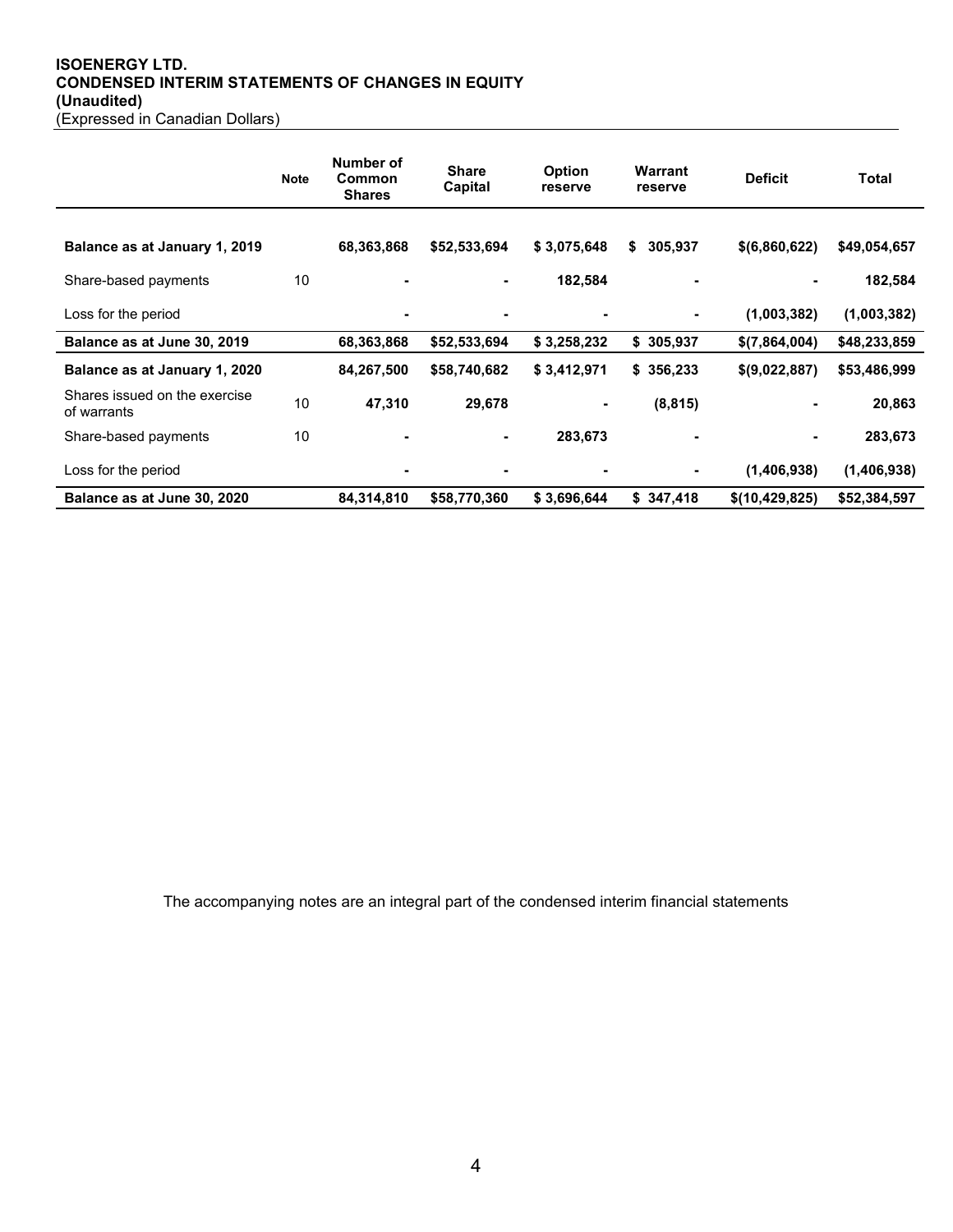### **ISOENERGY LTD. CONDENSED INTERIM STATEMENTS OF CASH FLOWS (Unaudited)** (Expressed in Canadian Dollars) For the three and six months ended June 30

|                                                                                                                                               | 2020                            | 2019                         |
|-----------------------------------------------------------------------------------------------------------------------------------------------|---------------------------------|------------------------------|
| Cash flows from (used in) operating activities                                                                                                |                                 |                              |
| Loss for the period                                                                                                                           | \$<br>(1,406,938)               | \$<br>(1,003,382)            |
| Items not involving cash:                                                                                                                     |                                 |                              |
| Share-based payments                                                                                                                          | 199,256                         | 126,385                      |
| Deferred income tax expense<br>Depreciation expense                                                                                           | 209,562<br>31,056               | 89,415<br>30,346             |
| Interest on lease liability                                                                                                                   | 5,231                           | 6,318                        |
| Changes in non-cash working capital                                                                                                           |                                 |                              |
| Account receivable                                                                                                                            | (58, 168)                       | (38, 450)                    |
| Prepaid expenses                                                                                                                              | (7, 261)                        | (149, 678)                   |
| Deposits                                                                                                                                      |                                 |                              |
| Accounts payable and accrued liabilities                                                                                                      | (213, 385)                      | (174, 622)                   |
|                                                                                                                                               | \$<br>(1, 240, 647)             | \$<br>(1, 113, 668)          |
| Cash flows used in investing activities<br>Additions to exploration and evaluation assets<br>Acquisition of exploration and evaluation assets | \$<br>(2,471,903)<br>(136, 145) | \$<br>(1,795,052)<br>(3,767) |
| Additions to equipment                                                                                                                        |                                 | (14, 336)                    |
|                                                                                                                                               | \$<br>(2,608,048)               | \$<br>(1,813,155)            |
| Cash flows from (used) in financing activities                                                                                                |                                 |                              |
| Shares issued for warrants                                                                                                                    | \$<br>20,863                    | \$                           |
| Lease liability payments:                                                                                                                     |                                 |                              |
| Principal                                                                                                                                     | (28, 024)                       | (24, 057)                    |
| Interest                                                                                                                                      | (5, 231)                        | (6, 318)                     |
|                                                                                                                                               | \$<br>(12, 392)                 | \$<br>(30, 375)              |
| Change in cash                                                                                                                                | \$<br>(3,861,087)               | \$<br>(2,957,198)            |
| Cash, beginning of period                                                                                                                     | 6,587,075                       | 6,405,256                    |
| Cash, end of period                                                                                                                           | \$<br>2,725,988                 | \$<br>3,448,058              |

The accompanying notes are an integral part of the condensed interim financial statement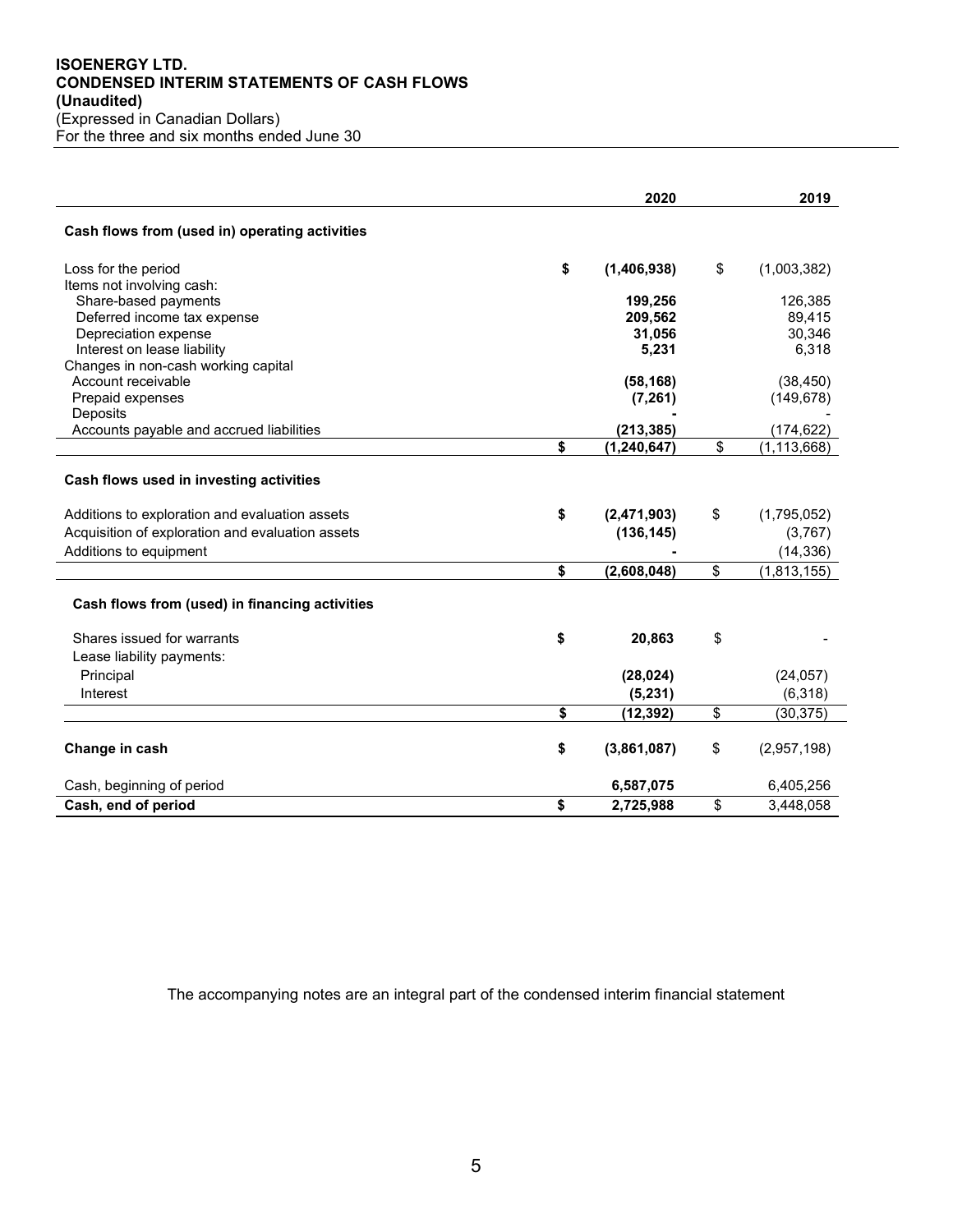#### **1. REPORTING ENTITY**

IsoEnergy Ltd. ("**IsoEnergy**", or the "**Company**") is an exploration stage entity engaged in the acquisition, exploration and evaluation of uranium properties in Canada. The Company's registered and records office is located on the 10<sup>th</sup> Floor, 595 Howe Street, Vancouver, BC, V6C 2TS. The Company's common shares are listed on the TSX Venture Exchange (the "**TSXV**").

As of June 30, 2020, the Company did not have any subsidiaries and NexGen Energy Ltd ("**NexGen**") holds 52.00% of IsoEnergy's outstanding common shares.

## **2. NATURE OF OPERATIONS**

As an exploration stage company, the Company does not have revenues and historically has recurring operating losses. As at June 30, 2020, the Company had accumulated losses of \$10,429,825 and working capital of \$2,794,540 (working capital is defined as current assets less accounts payable and accrued liabilities and the current portion lease liability). The Company depends on external financing for its operational expenses.

The business of exploring for and mining of minerals involves a high degree of risk. As an exploration company, IsoEnergy is subject to risks and challenges similar to companies at a comparable stage. These risks include, but are not limited to, negative operating cash flow and dependence on third party financing; the uncertainty of additional financing; the limited operating history of IsoEnergy; the lack of known mineral resources or reserves; the influence of a large shareholder; alternate sources of energy and uranium prices; aboriginal title and consultation issues; risks related to exploration activities generally; reliance upon key management and other personnel; title to properties; uninsurable risks; conflicts of interest; permits and licenses; environmental and other regulatory requirements; political regulatory risks; competition; and the volatility of share prices.

Since March 2020, several measures have been implemented in Canada and the rest of the world in response to the increased impact from novel coronavirus (COVID-19). The Company continues to operate our business at this time. While the impact of COVID-19 is expected to be temporary, the current circumstances are dynamic and the impacts of COVID-19 on our business operations cannot be reasonably estimated at this time and we anticipate this could have an adverse impact on our business, results of operations, financial position and cash flows in 2020. A program of core drilling at the Hurricane Zone on the Larocque East property is tentatively planned for the summer 2020 drilling season. The scope and timing of the program has yet to be determined, as these may be impacted by the COVID-19 pandemic.

These condensed interim financial statements have been prepared using IFRS applicable to a going concern, which assumes that the Company will be able to realize its assets and discharge its liabilities in the normal course of business for the foreseeable future. The ability of the Company to continue as a going concern is dependent on its ability to obtain financing and achieve future profitable operations.

The underlying value of IsoEnergy's exploration and evaluation assets is dependent upon the existence and economic recovery of mineral resources or reserves and is subject to, but not limited to, the risks and challenges identified above. Changes in future business conditions or the failure to raise additional funds could require the Company to reduce its planned activities or require material write-downs of the carrying value of IsoEnergy's exploration and evaluation assets.

## **3. BASIS OF PRESENTATION**

#### **Statement of Compliance**

These condensed interim financial statements for the three and six months ended June 30, 2020, including comparatives, have been prepared in accordance with International Accounting Standard ("**IAS**") 34 Interim Financial Reporting. They do not include all of the information required by International Financial Reporting Standards ("**IFRS**") for annual financial statements and should be read in conjunction with the audited annual financial statements for the year ended and as at December 31, 2019.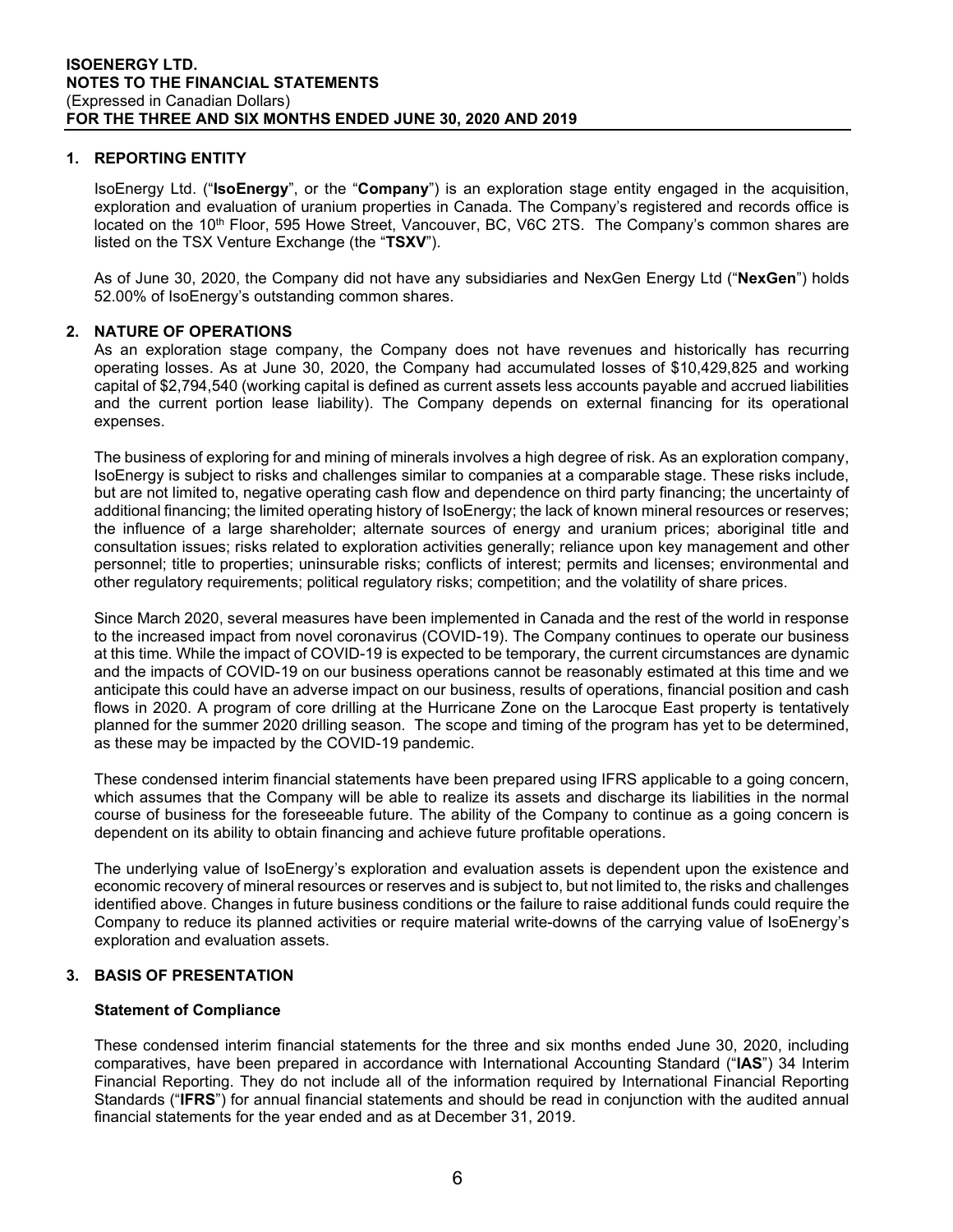#### **3. BASIS OF PRESENTATION (continued)**

#### **Basis of Presentation**

These financial statements have been prepared on a historical cost basis, except for certain financial instruments which have been measured at fair value. In addition, these financial statements have been prepared using the accrual basis of accounting except for cash flow information. All monetary references expressed in these financial statements are references to Canadian dollar amounts ("\$") except as otherwise noted. These financial statements are presented in Canadian dollars, which is the functional currency of the Company.

## **Critical accounting judgments, estimates and assumptions**

The preparation of the consolidated financial statements requires management to make judgments, estimates and assumptions that affect the reported amounts of assets, liabilities, and contingent liabilities at the date of the financial statements and the reported amounts of revenues and expenses during the reporting period. Estimates and assumptions are continuously evaluated and are based on management's experience and other factors, including expectations of future events that are believed to be reasonable in the circumstances. Uncertainty about these judgments, estimates and assumptions could result in outcomes that require a material adjustment to the carrying amount of the asset or liability affected in future periods.

Information about significant areas of judgement and estimation uncertainty considered by management in preparing the financial statements are set out in Note 3 to the audited financial statements for the year ended December 31, 2019 and have been consistently followed in preparation of these condensed interim financial statements.

## **4. SIGNIFICANT ACCOUNTING POLICIES**

The accounting policies followed by the Company are set out in Note 4 to the audited financial statements for the year ended December 31, 2019 and have been consistently followed in preparation of these condensed interim financial statements.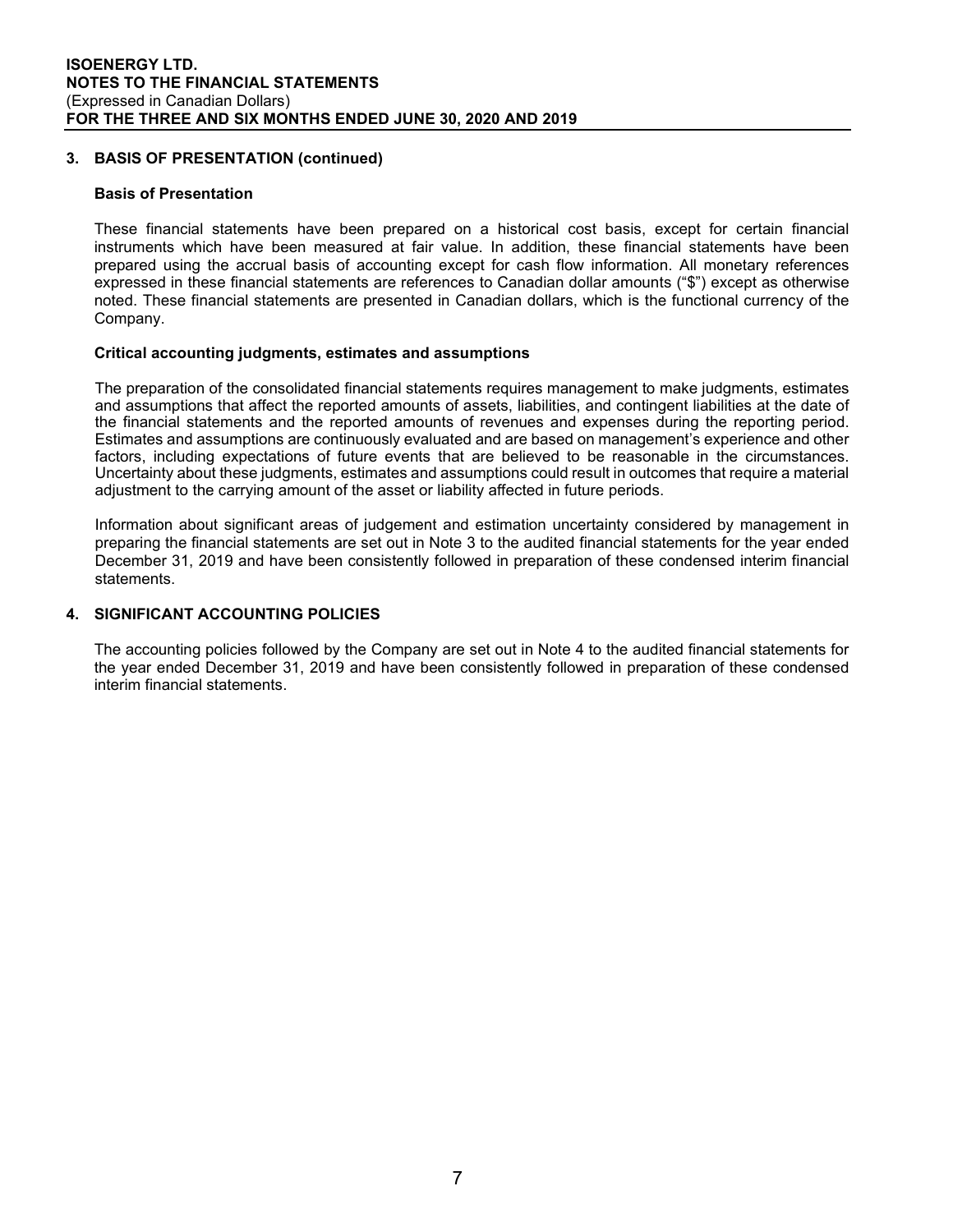## **5. PROPERTY AND EQUIPMENT**

The following is a summary of the carrying values of equipment:

|                                                     | Right-of-<br>use asset | <b>Software</b> | <b>Field</b><br>equipment | <b>Office</b><br>furniture | Total         |
|-----------------------------------------------------|------------------------|-----------------|---------------------------|----------------------------|---------------|
| Cost                                                |                        |                 |                           |                            |               |
| Balance, January 1, 2019                            | \$                     | \$64,947        | \$27,092                  | \$13,103                   | \$<br>105,142 |
| <b>Additions</b>                                    |                        |                 | 14,336                    |                            | 14,336        |
| Asset recognized on adoption<br>of IFRS 16 (Note 7) | 259,512                |                 |                           |                            | 259,512       |
| Balance, December 31, 2019<br>and June 30, 2020     | \$<br>259,512          | \$64,947        | \$41,428                  | \$13,103                   | \$<br>378,990 |
| <b>Accumulated depreciation</b>                     |                        |                 |                           |                            |               |
| Balance, January 1, 2019                            |                        | 55,005          | 14,044                    | 7,895                      | 76,944        |
| Depreciation                                        | 58,799                 | 4,970           | 4,251                     | 1,894                      | 69,914        |
| Balance, December 31, 2019                          | \$<br>58,799           | \$59,975        | \$18,295                  | \$<br>9,789                | \$<br>146,858 |
| Depreciation                                        | 29,398                 | 2,485           | 2,313                     | 1,658                      | 35,854        |
| <b>Balance, June 30, 2020</b>                       | \$<br>88,197           | 62,460          | 20,608                    | 11,447                     | 182,712       |
| Net book value:                                     |                        |                 |                           |                            |               |
| Balance, December 31, 2019                          | \$<br>200,713          | 4,972<br>\$     | \$23,133                  | 3,314<br>\$                | \$<br>232,132 |
| <b>Balance, June 30, 2020</b>                       | \$<br>171,315          | 2,487<br>\$     | \$20,820                  | 1,656<br>\$                | \$<br>196,278 |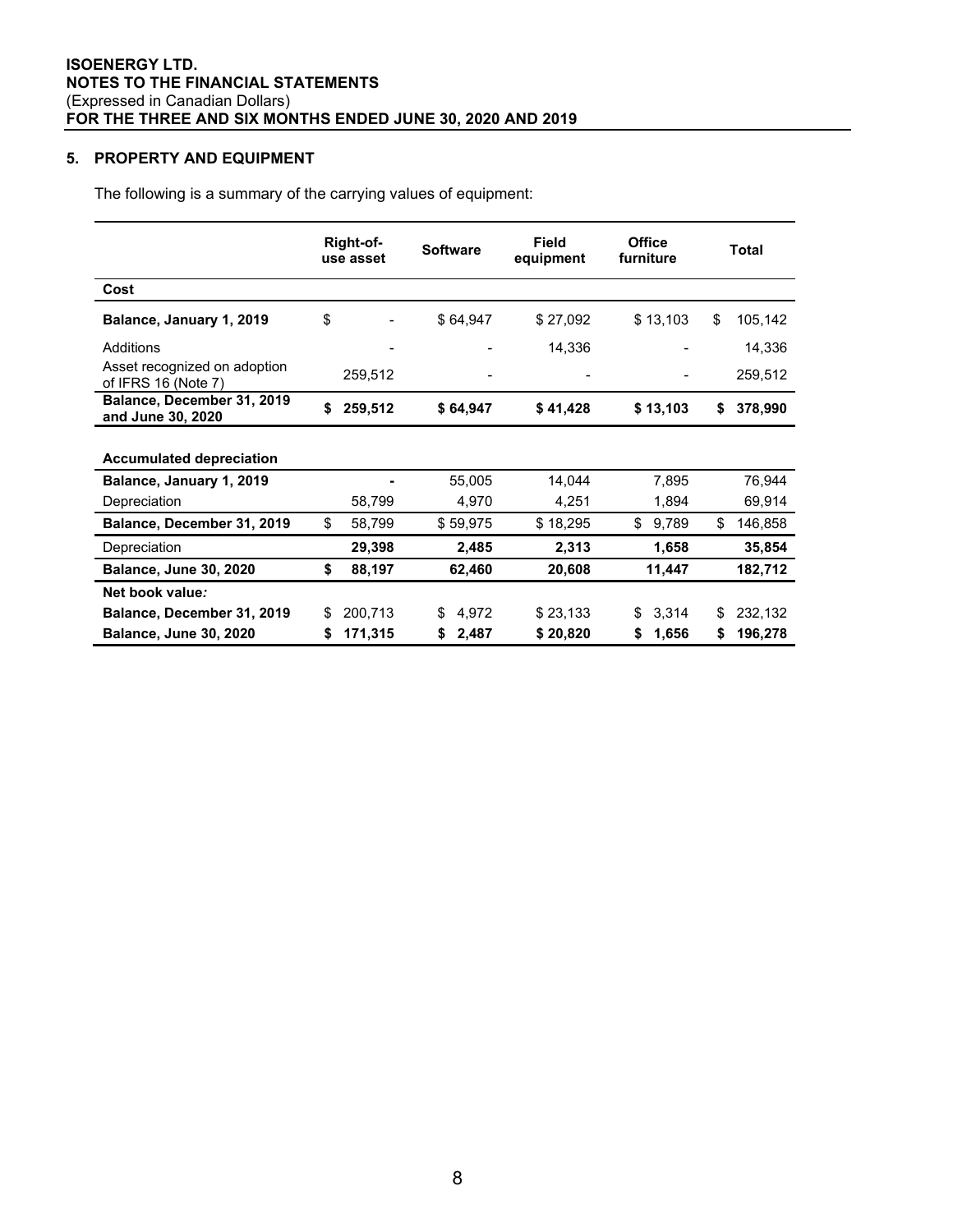## **6. EXPLORATION AND EVALUATION ASSETS**

The following is a summary of the carrying value of the acquisition costs and expenditures on the Company's exploration and evaluation assets:

|                                 | <b>Note</b> | For the six months<br>ended June 30, 2020 |    | For the year ended<br>December 31, 2019 |
|---------------------------------|-------------|-------------------------------------------|----|-----------------------------------------|
| <b>Acquisition costs:</b>       |             |                                           |    |                                         |
| Acquisition costs, opening      |             | \$<br>35,298,069                          | \$ | 35,284,839                              |
| Additions                       | a           | 136,145                                   |    | 14,077                                  |
| Impairments                     | b           |                                           |    | (847)                                   |
| Acquisition costs, closing      |             | \$<br>35,434,214                          | \$ | 35,298,069                              |
| <b>Exploration costs:</b>       |             |                                           |    |                                         |
| Exploration costs, opening      |             | \$<br>12,668,819                          | \$ | 8,188,403                               |
| Additions:                      |             |                                           |    |                                         |
| Drilling                        |             | 1,449,742                                 |    | 1,921,903                               |
| Geological and geophysical      |             | 30,500                                    |    | 600,253                                 |
| Labour and wages                |             | 469,345                                   |    | 825,860                                 |
| Share-based compensation        |             | 84,417                                    |    | 98,474                                  |
| Geochemistry and assays         |             | 176,286                                   |    | 244,195                                 |
| Camp costs                      |             | 285,313                                   |    | 665,140                                 |
| Travel and other                |             | 30,672                                    |    | 138,098                                 |
| Impairments                     | b           |                                           |    | (13, 507)                               |
| Total exploration in the period |             | \$<br>2,526,275                           | \$ | 4,480,416                               |
| Exploration costs, closing      |             | \$<br>15,195,094                          | \$ | 12,668,819                              |
| <b>Evaluation costs</b>         |             | \$<br>31,808                              | \$ |                                         |
| <b>Total costs, closing</b>     |             | \$<br>50,661,116                          | \$ | 47,966,888                              |

All claims are subject to minimum expenditure commitments. The Company expects to incur the minimum expenditures to maintain the claims.

#### **(a) New claim staking**

In the six months ended June 30, 2020, the Company spent \$136,145 to stake several property extensions and 11 news properties in the Eastern Athabasca adding 199,740 hectares of mineral tenure in the Eastern Athabasca. The new exploration properties are Cable, Clover, Evergreen, Gemini, Hawk, Horizon, Larocque West, Ranger, Spruce, Tower and Trident. .

## **(b) Impairment**

In 2019, the Company decided not to incur expenditure limits required to maintain Fox in good standing and accordingly has impaired an amount of \$14,354 relating to that property.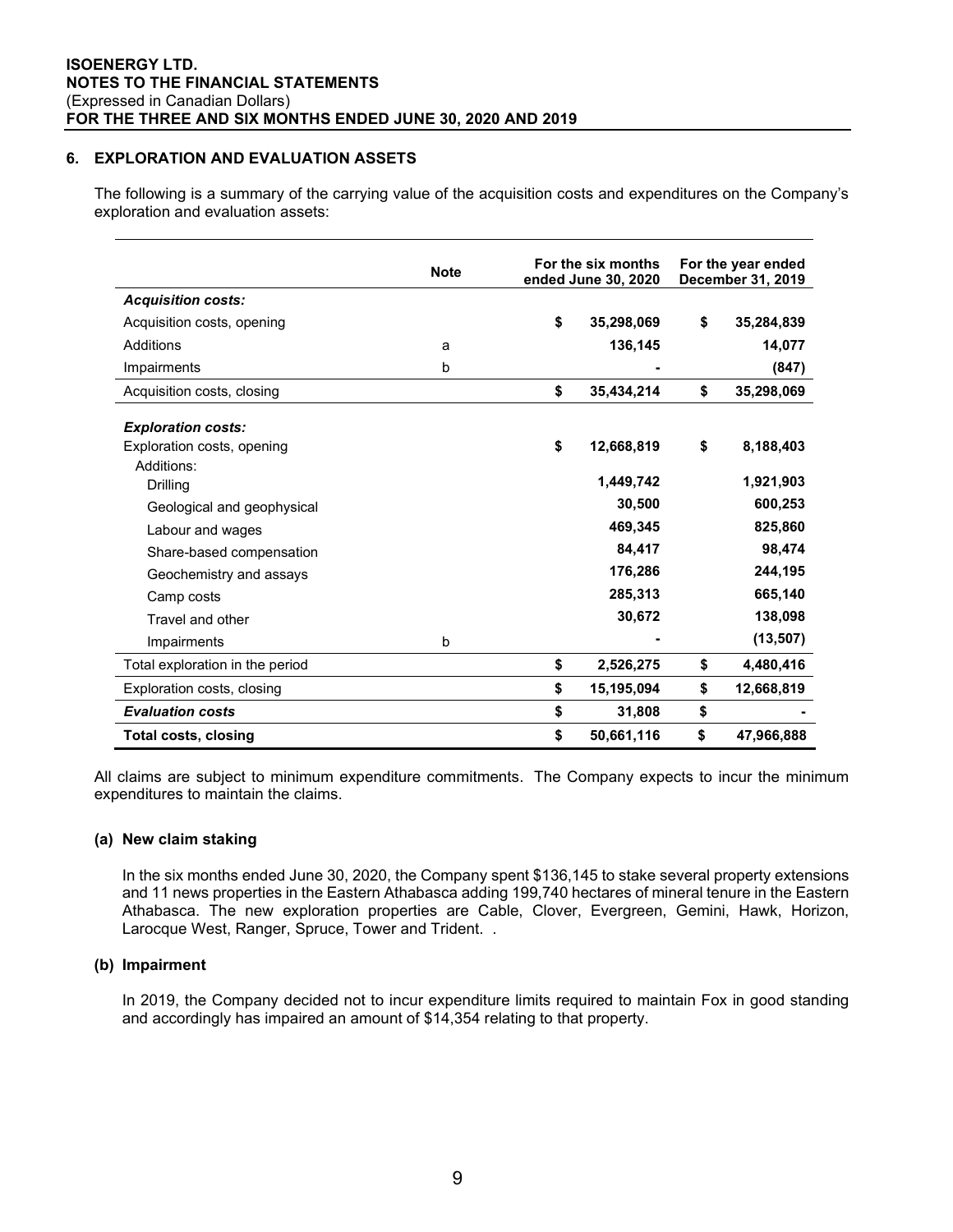## **7. LEASE LIABILITY**

|                                                                         | For the six months ended<br>June 30, 2020 | For the year ended<br>December 31, 2019 |
|-------------------------------------------------------------------------|-------------------------------------------|-----------------------------------------|
| Opening balance, January 1                                              | 209,231<br>\$                             | \$                                      |
| Lease liability recognized on adoption of IFRS 16<br>on January 1, 2019 |                                           | 259,512                                 |
| Interest on lease liability                                             | 5,231                                     | 11,862                                  |
| Payments                                                                | (33, 255)                                 | (62, 143)                               |
| Lease liability, end of period                                          | 181,207                                   | 209,231                                 |
| Less Current portion                                                    | (66, 745)                                 | (66, 745)                               |
| Long-term lease liability                                               | 114,462                                   | 142.486<br>S.                           |

On January 1, 2019 the Company adopted IFRS 16 – Leases retrospectively with the cumulative effect on initially applying the standard recognized at the date of initial application.

The lease is for an office space lease that extends to May 31, 2023. The discount rate applied to the lease is 5%. See Note 5 for information related to the leased asset. In addition to the lease payments the Company pays approximately \$47,000 annually related to operating costs and realty taxes of the leased office space. This amount is reassessed annually based on actual costs incurred.

IsoEnergy sub-leases approximately 50% of its office space. The Company accounts for the sublease as an operating lease with amounts received recognised as rental income from January 1, 2019

As at June 30, 2020, the minimum future lease payments relating to the leased asset are as follows:

| 66,745<br>2021 |
|----------------|
|                |
| 66,745<br>2022 |
| 27,810<br>2023 |
| 194.672<br>S.  |

In addition to the leased asset above, the Company engages a drilling company to carry out its drilling programs on its exploration and evaluation properties. The drilling company provides all required equipment. These contracts are short-term, and the Company has elected not to apply the recognition and measurement requirements of IFRS 16 to them. Payments to the drilling company in the six months ended June 30, 2020 were \$1,256,237 (June 30, 2019 - \$856,008).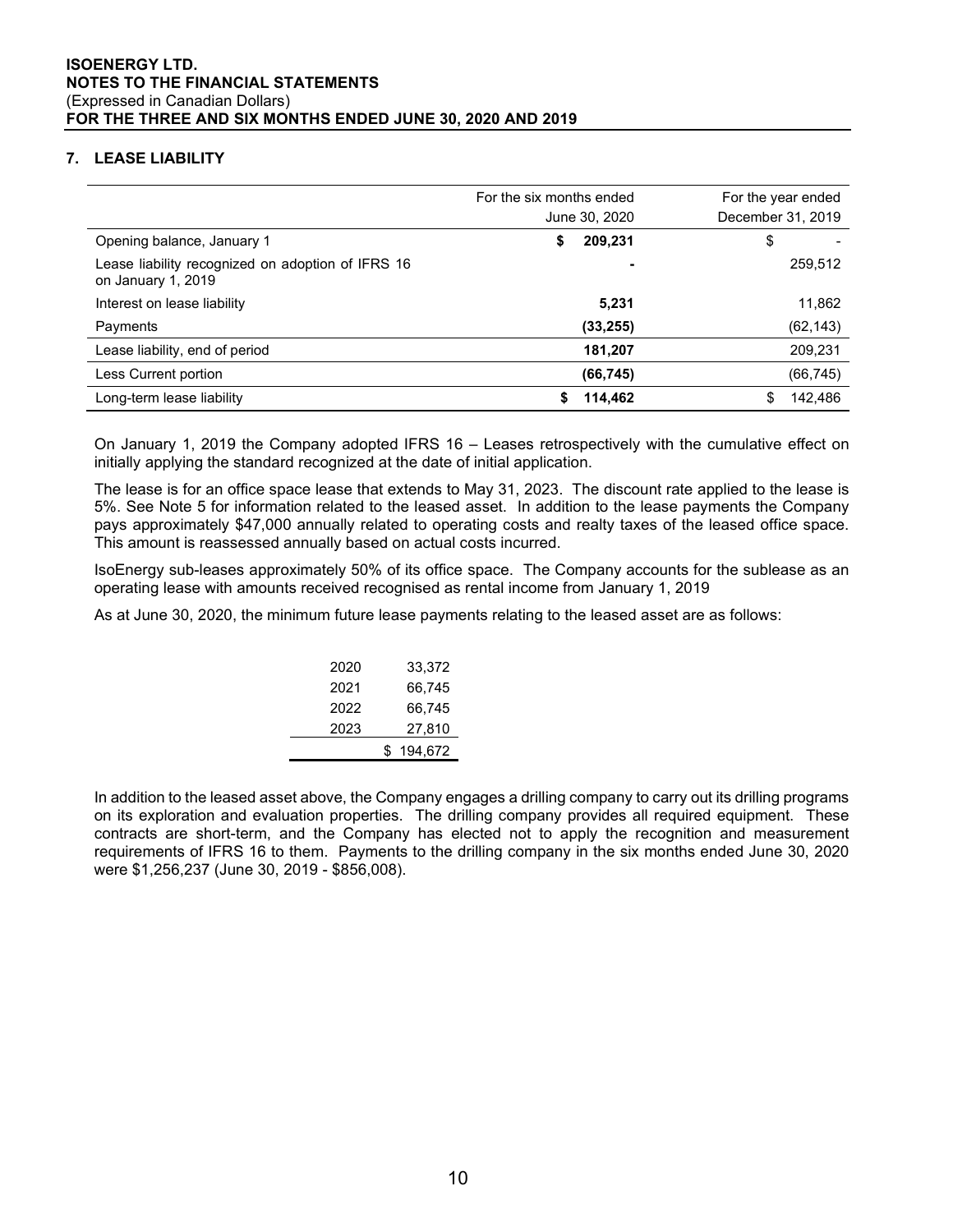#### **8. COMMITMENTS**

The Company has raised funds through the issuance of flow-through shares. Based on Canadian tax law, the Company is required to spend this amount on eligible exploration expenditures by December 31 of the year after the year in which the shares were issued.

The premium received for a flow-through share, which is the price received for the share in excess of the market price of the share, is recorded as a flow-through share premium liability. This liability is subsequently reduced when the required exploration expenditures are made, on a pro rata basis, and accordingly, a recovery of flowthrough premium is then recorded as a reduction in the deferred tax expense to the extent that deferred income tax assets are available.

As of June 30, 2020, the Company is obligated to spend \$1,057,000 on eligible exploration expenditures by the end of 2020 (see Note 16(b)). As the commitment is satisfied, the remaining balance of the flow-through premium liability is derecognized.

The flow-through share premium liability is comprised of:

|                                                                                                                | For the six months ended<br>June 30, 2020 | For the year<br>ended December<br>31, 2019 |    |           |
|----------------------------------------------------------------------------------------------------------------|-------------------------------------------|--------------------------------------------|----|-----------|
| Balance, opening                                                                                               |                                           | 227.522                                    |    | 550,392   |
| Liability incurred on flow-through shares issued<br>Settlement of flow-through share liability on expenditures |                                           |                                            |    | 233.340   |
| made                                                                                                           |                                           | (157,069)                                  |    | (556,210) |
| Balance, closing                                                                                               |                                           | 70.453                                     | S. | 227.522   |

## **9. INCOME TAXES**

Deferred income tax expense comprises:

|                                                                    | For the three months ended<br>June 30 |           |   | For the six months ended<br>June 30 |    |            |    |            |
|--------------------------------------------------------------------|---------------------------------------|-----------|---|-------------------------------------|----|------------|----|------------|
|                                                                    |                                       | 2020      |   | 2019                                |    | 2020       |    | 2019       |
| Deferred income taxes related to operations                        | S                                     | 136.367   | S | 101.275                             | S. | 269.493    | S. | 212.647    |
| Flow-through renunciation<br>Release of flow-through share premium |                                       | (62, 026) |   | (229,253)                           |    | (636, 124) |    | (610, 408) |
| liability                                                          |                                       | 15.316    |   | 115.844                             |    | 157.069    |    | 308,346    |
| Deferred income tax recovery (expense)                             | S                                     | 89.657    |   | (12,134)                            |    | (209, 562) |    | (89, 415)  |

In the three and six months ended June 30, 2020, the Company incurred \$229,725 and \$2,356,013 respectively, (2019 - \$849,531 and \$2,261,215, respectively) eligible exploration expenditures in respect of its flow-through share commitments (Note 8). A deferred income tax expense is recognized due to the taxable temporary difference arising from capitalized exploration and evaluation assets with no tax basis as a result of the renunciation of the tax attributes to the investors in the flow-through shares.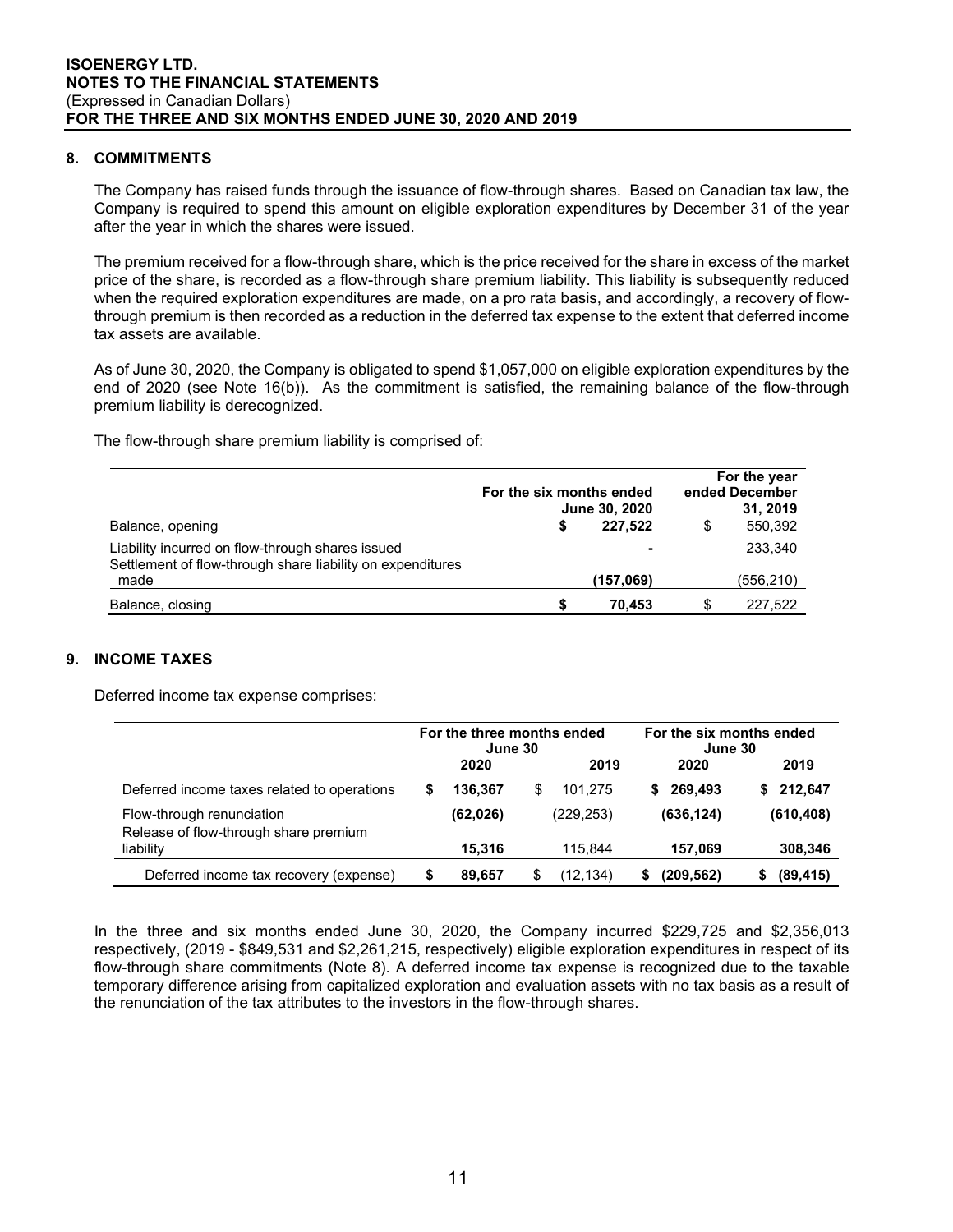#### **10. SHARE CAPITAL**

**Authorized Capital** - Unlimited number of common shares with no par value.

#### **Issued**

In the six months ended June 30, 2020 the Company issued 47,310 shares on the exercise of warrants for proceeds of \$20,863, of which 41,221 were issued in the three months ended June 30, 2020 for proceeds of \$18,550.

For the year ended December 31, 2019:

(a) On December 3, 2019, the Company issued 7,778,000 flow-through shares (the "**FT Shares**") at a price of \$0.45 per FT Share for aggregate gross proceeds of \$3,500,100.

On December 9, 2019 the Company issued 8,056,858 units at a price of \$0.40 per Unit for aggregate gross proceeds of \$3,222,743 (the "**Unit**"). Each Unit consisted of one non-flow through common share and onehalf of a share purchase warrant (the "**Warrant**") with each Warrant entitling the holder to purchase an additional common share for a period of two years at an exercise price of \$0.60. The Warrants were valued at \$nil using the residual method.

Share issuance costs for the funds raised in December 2019 were \$322,802, net of \$95,556 of tax. Share issuance costs includes \$64,449 related to 466,680 brokers' warrants which were valued using the Black-Scholes model with a corresponding amount added to the Warrant reserve account in Equity. The brokers' warrants entitle the holder to purchase an additional common share for a period of two years at an exercise price of \$0.45.

(b) The Company issued 68,774 shares on the exercise of warrants for proceeds of \$26,134.

#### **Stock Options**

Pursuant to the Company's stock option plan, directors may, from time to time, authorize the issuance of options to directors, officers, employees and consultants of the Company, enabling them to acquire up to 10% of the issued and outstanding common shares of the Company. The options can be granted for a maximum term of 10 years and are subject to vesting provisions as determined by the Board of Directors of the Company.

Stock option transactions and the number of stock options outstanding on the dates set forth below are summarized as follows:

|                               | <b>Number of options</b> | <b>Weighted average</b><br>exercise price per<br>share |
|-------------------------------|--------------------------|--------------------------------------------------------|
| Outstanding January 1, 2019   | 6,320,000                | 0.74<br>S                                              |
| Granted                       | 100,000                  | 0.50<br>S                                              |
| Outstanding December 31, 2019 | 6,420,000                | 0.74                                                   |
| Granted                       | 1,735,000                | \$0.385                                                |
| Outstanding, June 30, 2020    | 8,155,000                | 0.66                                                   |
| Number of options exercisable | 6,217,490                | 0.75                                                   |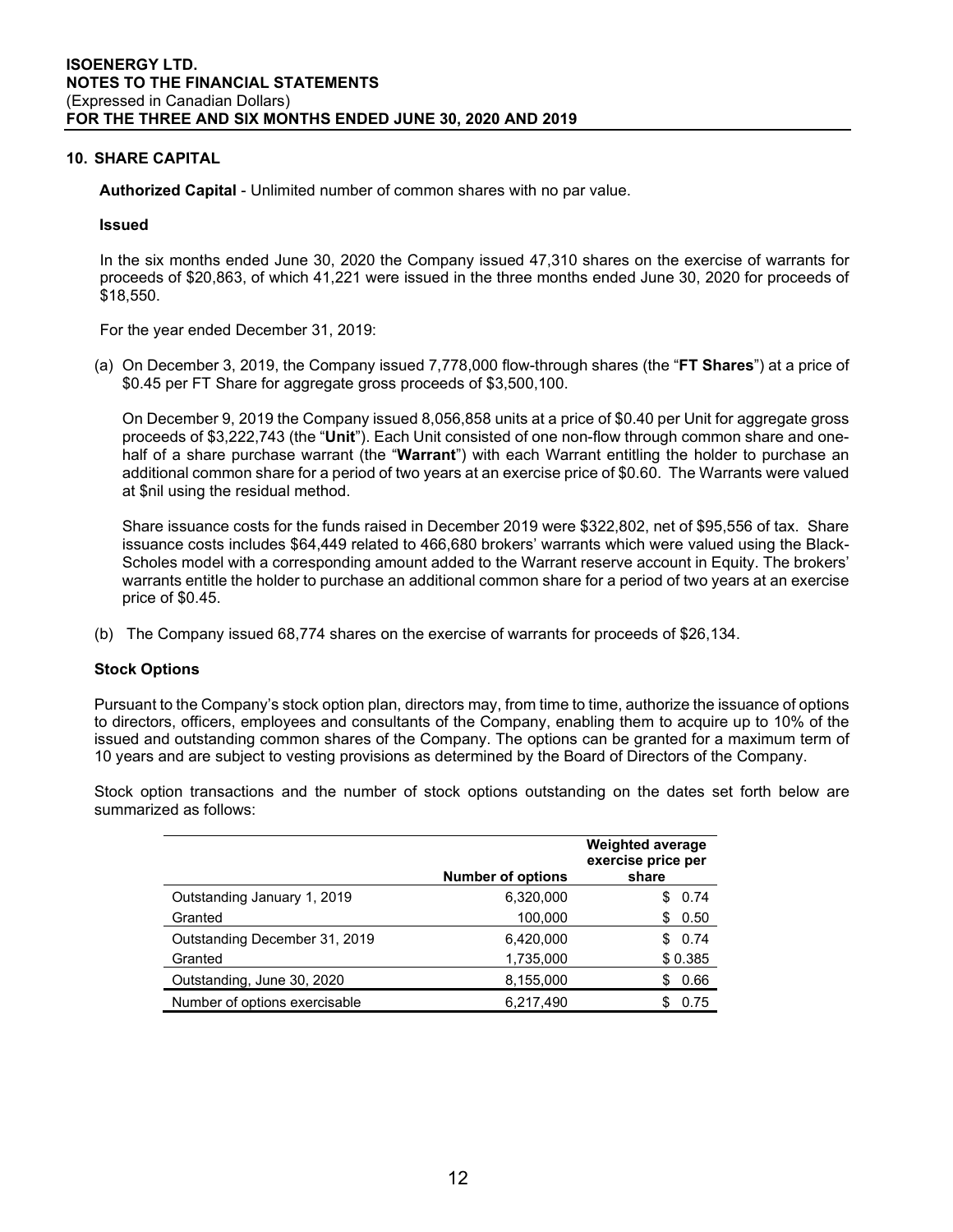### **10. SHARE CAPITAL (continued)**

| Number of | <b>Exercise</b><br>price per | Number of<br>options | <b>Exercise</b><br>price per |                | Remaining<br>contractual |                    |
|-----------|------------------------------|----------------------|------------------------------|----------------|--------------------------|--------------------|
| options   | option                       | exercisable          | option                       | <b>Vesting</b> | life (years)             | <b>Expiry date</b> |
| 3,100,000 | \$1.00                       | 3,100,000            | \$1.00                       |                | 1.3                      | October 25, 2021   |
| 100,000   | \$1.00                       | 100,000              | \$1.00                       |                | 1.3                      | October 24, 2021   |
| 250,000   | \$1.00                       | 250,000              | \$1.00                       |                | 1.5                      | January 4, 2022    |
| 50,000    | \$1.00                       | 50,000               | \$1.00                       |                | 1.9                      | May 25, 2022       |
| 400.000   | \$0.57                       | 400.000              | \$0.57                       |                | 2.5                      | January 8, 2023    |
| 1,080,000 | \$0.36                       | 719.994              | \$0.36                       | (i)            | 3.0                      | July 30, 2023      |
| 40.000    | \$0.36                       | 40.000               | \$0.36                       |                | 3.0                      | July 30, 2023      |
| 1,250,000 | \$0.42                       | 833,331              | \$0.42                       | (i)            | 3.5                      | December 28, 2023  |
| 50.000    | \$0.42                       | 50.000               | \$0.42                       |                | 3.5                      | December 28, 2023  |
| 100,000   | \$0.50                       | 100,000              | \$0.50                       |                | 3.9                      | June 5, 2024       |
| 1,685,000 | \$0.385                      | 561,665              | \$0.385                      | (i)            | 4.6                      | January 24, 2025   |
| 50,000    | \$0.385                      | 12,500               | \$0.385                      | (ii)           | 4.6                      | January 24, 2025   |
| 8,155,000 | \$0.66                       | 6.217.490            | \$0.75                       |                |                          |                    |

As at June 30, 2020, the Company has stock options outstanding and exercisable as follows:

(i) 1/3 annually with 1/3 vesting immediately

 $(iii)$  25% quarterly starting one quarter after the grant date

The Company uses the Black-Scholes option pricing model to calculate the fair value of granted stock options. The model requires management to make estimates, which are subjective and may not be representative of actual results. Changes in assumptions can materially affect fair value estimates. The following weighted average assumptions were used to estimate the grant date fair values for the six months ended June 30, 2020:

| Expected stock price volatility                | 75%      |
|------------------------------------------------|----------|
| Expected life of options                       | 5 years  |
| Risk free interest rate                        | 1.39%    |
| Expected dividend yield                        | $0.00\%$ |
| Weighted average exercise price                | \$0.385  |
| Weighted average fair value per option granted | 0.24     |

The Company has share-based compensation related to options that vested or forfeited in the period. Sharebased compensation in the period is as follows:

|                                                                                                         | For the three months ended<br><b>June 30.</b> |        |    | For the six months ended<br><b>June 30,</b> |   |         |  |         |
|---------------------------------------------------------------------------------------------------------|-----------------------------------------------|--------|----|---------------------------------------------|---|---------|--|---------|
|                                                                                                         |                                               | 2020   |    | 2019                                        |   | 2020    |  | 2019    |
| Capitalized to exploration and evaluation assets<br>Expensed to the statement of loss and comprehensive |                                               | 23.565 | \$ | 27.696                                      | S | 84.417  |  | 56.199  |
| loss                                                                                                    |                                               | 56.770 |    | 63,287                                      |   | 199.256 |  | 126,385 |
|                                                                                                         |                                               | 80.335 |    | 90.983                                      |   | 283.673 |  | 182.584 |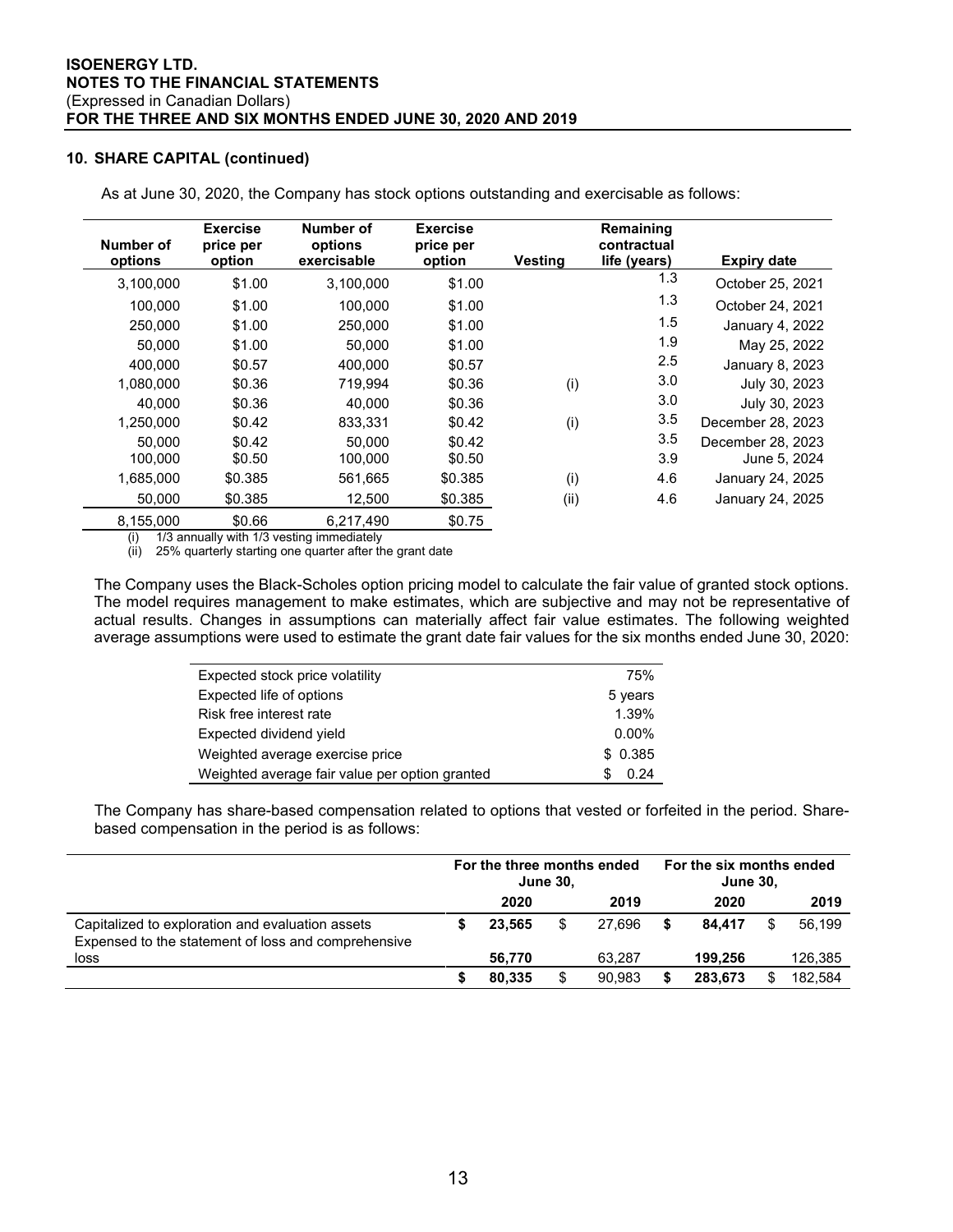## **10. SHARE CAPITAL (continued)**

#### **Warrants**

As of June 30, 2020, the Company has the following warrants outstanding:

| <b>Expiry</b><br><b>Date</b> | <b>January 1, 2020</b> | <b>Exercised</b> | June 30, 2020 | Weighted<br>average exercise<br>price per warrant |
|------------------------------|------------------------|------------------|---------------|---------------------------------------------------|
| December 20, 2020            | 484.774                | (6,089)          | 478,685       | \$0.38                                            |
| April 21, 2021               | 2,400,260              |                  | 2.400.260     | \$0.60                                            |
| December 6, 2021             | 4,028,429              |                  | 4,028,429     | \$0.60                                            |
| December 3, 2021             | 466,680                | (41, 221)        | 425.459       | \$0.45                                            |
|                              | 7,380,143              | (47, 310)        | 7,332,833     | \$0.58                                            |

## **11. RELATED PARTY TRANSACTIONS**

Key management personnel include those persons having authority and responsibility for planning, directing and controlling the activities of the Company as a whole. The Company has determined that key management personnel consists of executive and non-executive members of the Company's Board of Directors and corporate officers.

Remuneration attributed to key management personnel is summarized as follows:

| Six months ended June 30, 2020                              | Share-based<br><b>Short term</b><br>compensation<br>compensation |              | Total         |  |  |
|-------------------------------------------------------------|------------------------------------------------------------------|--------------|---------------|--|--|
| Expensed in the statement of loss and<br>comprehensive loss | \$271,795                                                        | 150.402<br>S | 422.197<br>S. |  |  |
| Capitalized to exploration and evaluation assets            | 205,878                                                          | 45.929       | 251,807       |  |  |
|                                                             | \$477.673                                                        | 196.331      | 674.004       |  |  |

| Six months ended June 30, 2019                              | <b>Short term</b><br>compensation | Share-based<br>compensation | Total      |  |  |
|-------------------------------------------------------------|-----------------------------------|-----------------------------|------------|--|--|
| Expensed in the statement of loss and<br>comprehensive loss | \$ 249,705                        | 114.387                     | \$ 364,092 |  |  |
| Capitalized to exploration and evaluation assets            | 196.260                           | 19.591                      | 215,851    |  |  |
|                                                             | 445.965                           | 133.978                     | 579.943    |  |  |

As of June 30, 2020, \$nil (December 31, 2019 – \$34,500) was included in accounts payable and accrued liabilities owing to directors and officers for compensation.

On December 9, 2019, NexGen acquired 7,371,858 Units of the Company (see note 10). NexGen also holds 3,685,929 warrants with an exercise price of \$0.60 that expire on December 6, 2021.

On July 23, 2020 the Company announced a non-brokered private placement for gross proceeds of up to \$4 million (the "Private Placement") (see note 16). Pursuant to the terms of the Private Placement, the Company will issue up to 5,882,352 common shares at a price of \$0.68 per share. NexGen has agreed to subscribe for \$3 million of the Private Placement.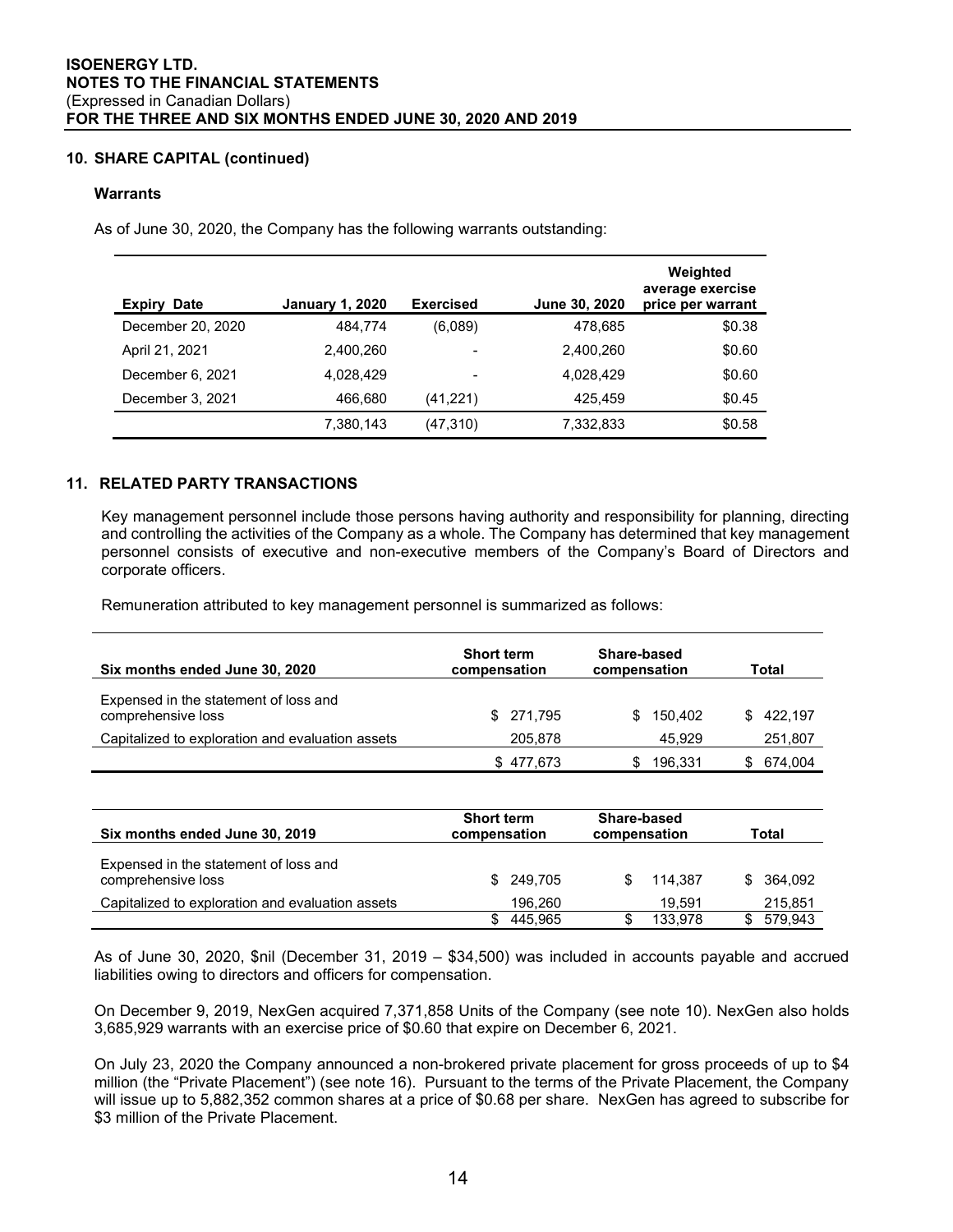## **11. RELATED PARTY TRANSACTIONS (continued)**

Up until March 31, 2020, the Company charged office lease and administrative expenditures to NxGold Ltd. ("NxGold"), a company with officers and directors in common. During the six months ended June 30, 2020, office lease and administrative expenditures charged to NxGold amounted to \$26,533 (2019 – \$53,066). At June 30, 2020, NxGold owes IsoEnergy nil (December 31, 2019 – \$8,844).

## **12. CAPITAL MANAGEMENT**

The Company manages its capital structure and adjusts it, based on the funds available to the Company, in order to support the acquisition, exploration and evaluation of assets. The Board of Directors does not impose quantitative return on capital criteria for management, but rather relies on the expertise of the Company's management to sustain the future development of the business.

In the management of capital, the Company considers all types of equity and is dependent on third party financing, whether through debt, equity, or other means. Although the Company has been successful in raising funds to date, there is no assurance that the Company will be successful in obtaining required financing in the future or that such financing will be available on terms acceptable to the Company.

The properties in which the Company currently has an interest are in the exploration stage. As such the Company, has historically relied on the equity markets to fund its activities. The Company will continue to assess new properties and seek to acquire an interest in additional properties if it determines that there is sufficient geologic or economic potential and if it has adequate financial resources to do so.

Management reviews its capital management approach on an on-going basis and believes that this approach, given the relative size of the Company, is reasonable. The Company is not subject to externally imposed capital requirements. There were no changes in the Company's approach to capital management during the period.

## **13. FINANCIAL INSTRUMENTS**

The Company's financial instruments consist of cash, accounts receivable, accounts payable and accrued liabilities. The fair values of the Company's financial instruments approximate their carrying value, due to their short-term maturities or liquidity. The Company's cash and accounts receivable are classified at their amortized costs.

#### **Financial instrument risk exposure**

As at June 30, 2020, the Company's financial instrument risk exposure and the impact thereof on the Company's financial instruments are summarized below:

#### **(a) Credit Risk**

Credit risk is the risk that one party to a financial instrument will fail to discharge an obligation and cause the other party to incur a financial loss. As at June 30, 2020, the Company has cash on deposit with a large Canadian bank. Credit risk is concentrated as a significant amount of the Company's cash and cash equivalents is held at one financial institution. Management believes the risk of loss to be remote. The Company's accounts receivable consists of input tax credits receivable from the Government of Canada and interest accrued on cash equivalents. Accordingly, the Company does not believe it is subject to significant credit risk.

#### **(b) Liquidity Risk**

Liquidity risk is the risk that an entity will encounter difficulty in raising funds to meet its obligations under financial instruments. The Company manages liquidity risk by maintaining sufficient cash balances. Liquidity requirements are managed based on expected cash flows to ensure that there is sufficient capital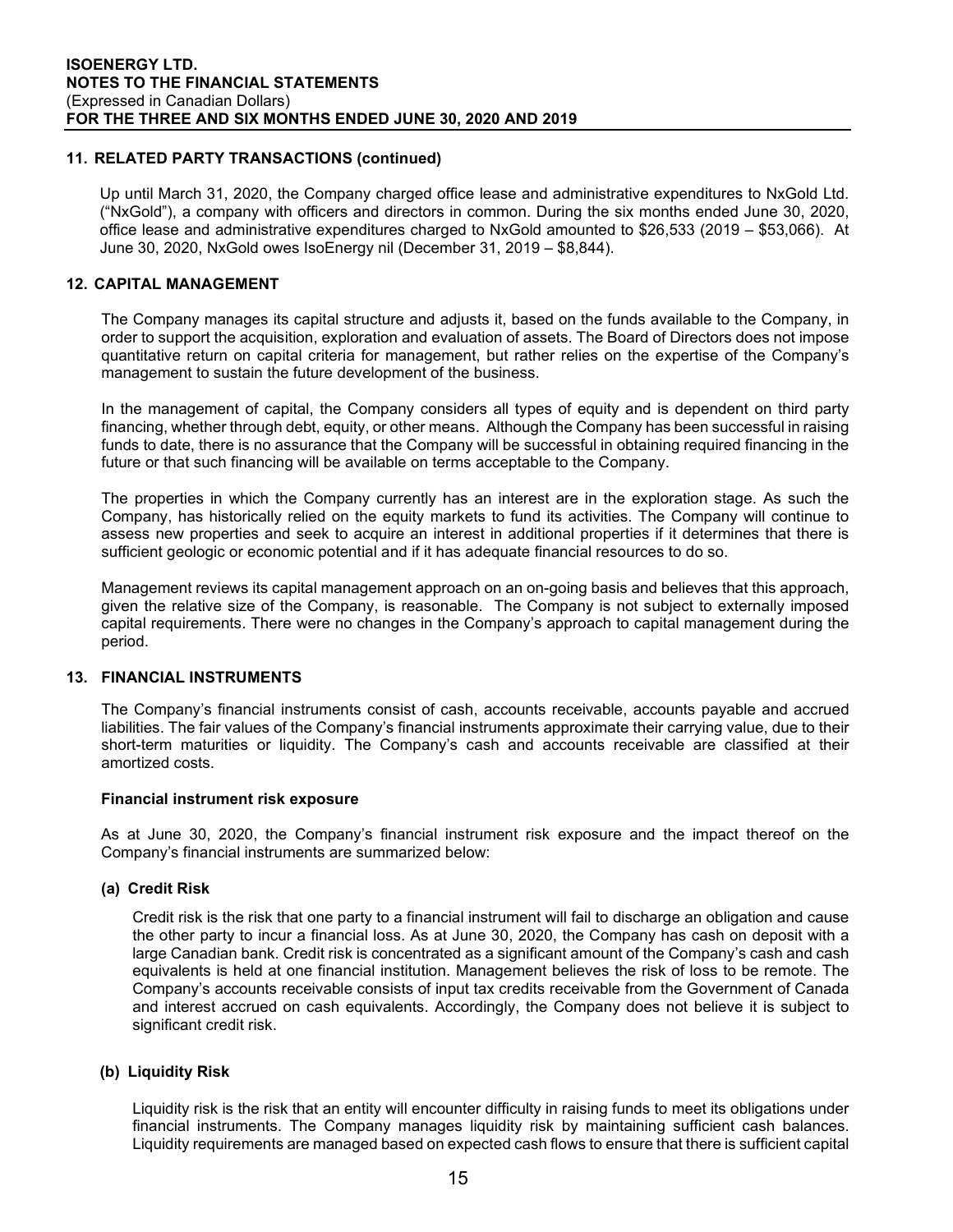#### **13. FINANCIAL INSTRUMENTS (continued)**

to meet short-term obligations. As at June 30, 2020, the Company had a working capital balance of \$2,794,540, including cash of \$2,725,988.

#### **(c) Market Risk**

Market risk is the risk of loss that may arise from changes in market factors such as interest rates, foreign exchange rates and commodity and equity prices.

## **(i) Interest Rate Risk**

Interest rate risk is the risk that the future cash flows from a financial instrument will fluctuate due to changes in market interest rates. The Company holds its cash in bank accounts that earn variable interest rates. Due to the short-term nature of these financial instruments, fluctuations in market rates do not have a significant impact on the estimated fair value of the Company's cash and cash equivalent balances as of June 30, 2020.

## **(ii) Foreign Currency Risk**

The functional currency of the Company is the Canadian dollar. Currency transaction risk and currency translation risk is the risk that fluctuations of the Canadian dollar in relation to other currencies may impact the fair value of financial assets, liabilities and operating results. As of June 30, 2020, the Company had no financial assets or liabilities that were subject to currency translation risk. The Company maintains a Canadian dollar bank account in Canada.

## **(iii) Price risk**

The Company is exposed to price risk with respect to commodity and equity prices. Equity price risk is defined as the potential adverse impact of movements in individual equity prices or general movements in the level of the stock market on the Company's financial performance. Commodity price risk is defined as the potential adverse impact of commodity price movements and volatilities on financial performance and economic value. Future declines in commodity prices may impact the valuation of long-lived assets. The Company closely monitors the commodity prices of uranium, individual equity movements, and the stock market.

#### **14. SEGMENT INFORMATION**

The Company operates in one reportable segment, being the acquisition, exploration and development of uranium properties. All of the Company's non-current assets are located in Canada.

## **15. SUPPLEMENTAL DISCLOSURE WITH RESPECT TO CASH FLOWS**

There was no cash paid for income tax or interest in the six months ended June 30, 2020 and 2019.

Non-cash transactions in the six months ended June 30, 2020 and 2019 included:

- **(a)** A non-cash transaction of \$84,417 (2019 \$56,199) related to share-based payments was included in exploration and evaluation assets.
- **(b)** The lease liability of \$259,512 and related lease asset recorded in the six months ended June 30, 2019 were non-cash (see Notes 5 and 7).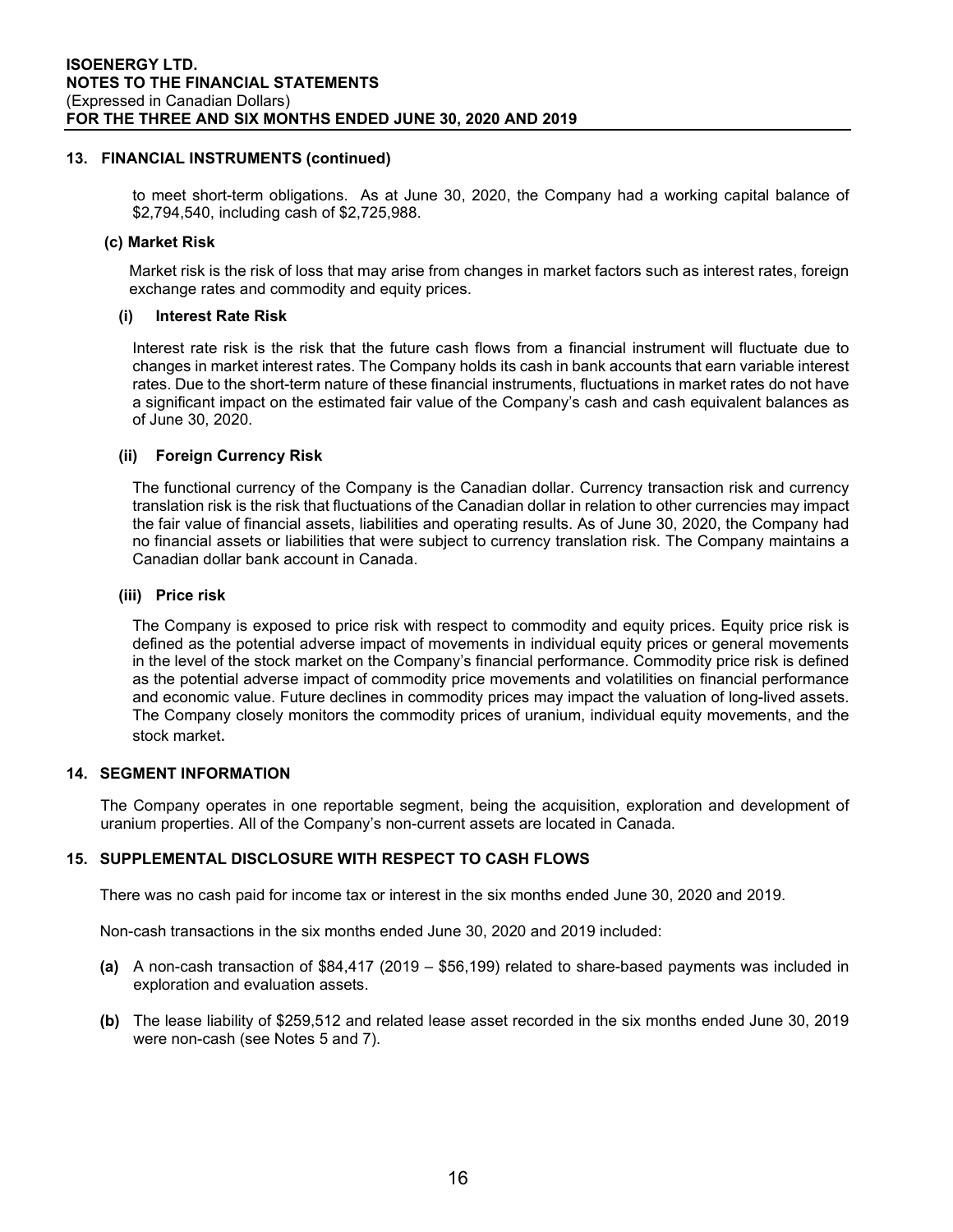#### **16. SUBSEQUENT EVENTS**

#### **(a) Mountain Lake Option Agreement**

On July 15, 2020, IsoEnergy has entered into an agreement with NxGold to grant NxGold the option to acquire a 100% interest in IsoEnergy's Mountain Lake uranium property in Nunavut, Canada ("Option Agreement").

Under the terms of the Option Agreement, NxGold has the option to acquire a 100% interest in the Mountain Lake uranium property in consideration for the issuance of 900,000 common shares of NxGold and payment of \$20,000 cash to IsoEnergy. The option is exercisable at NxGold's election on or before the second anniversary of the effective date, for additional consideration of \$1,000,000, payable in cash or shares of NxGold. If NxGold elects to acquire the Mountain Lake property, IsoEnergy will be entitled to receive the following contingency payments in cash or shares of NxGold:

- If the uranium spot price reaches US\$50, IsoEnergy will receive \$410,000
- If the uranium spot price reaches US\$75, IsoEnergy will receive \$615,000
- If the uranium spot price reaches US\$100, IsoEnergy will receive \$820,000

The spot price contingent payments will expire 10 years following the date the option is exercised.

The transaction contemplated by the Option Agreement is subject to NxGold obtaining the requisite TSXV approval.

#### **(b) Flow through funding**

In July 2020, the Federal Government announced relief on the timing of spending of flow through funds including a one-year deferral on spending flow through funds raised in 2019 and 2020. In addition, the requirement to calculate and pay the Part XII.6 tax will also be deferred one year.

#### **(c) Financing**

On July 23, 2020, IsoEnergy announced that it has agreed to terms with Queen's Road Capital Investment Ltd. for a US\$6 million private placement of unsecured convertible debentures (the "Debentures"). The Debentures will be convertible at the holder's option at a conversion price of \$0.88 (the "Conversion Price") into approximately 9.1 million common shares of the Company (the approximate number of common shares to be issued is based on current exchange rates, with the actual number of common shares to be issued dependent on the exchange rate at the time of conversion).

Concurrent with the proposed Debenture offering, the Company also announced a non-brokered private placement for gross proceeds of up to \$4 million (the "Private Placement"). Pursuant to the terms of the Private Placement, the Company will issue up to 5,882,352 common shares at a price of C\$0.68 per share (the "Private Placement Price"). NexGen has agreed to subscribe for \$3 million of the Private Placement.

#### Terms of the Debentures

The Debentures will carry an 8.5% coupon (the "Interest") over a 5-year term and will be convertible at the holder's option into common shares of the Company at a conversion price of \$0.88, equal to a 30% premium to the Private Placement Price.

The Company will be entitled, on or after the third anniversary of the date of issuance of the Debentures, at any time the 20-day volume-weighted average trading price on the TSXV exceeds 130% of the Conversion Price, to redeem the Debentures at par plus accrued and unpaid Interest.